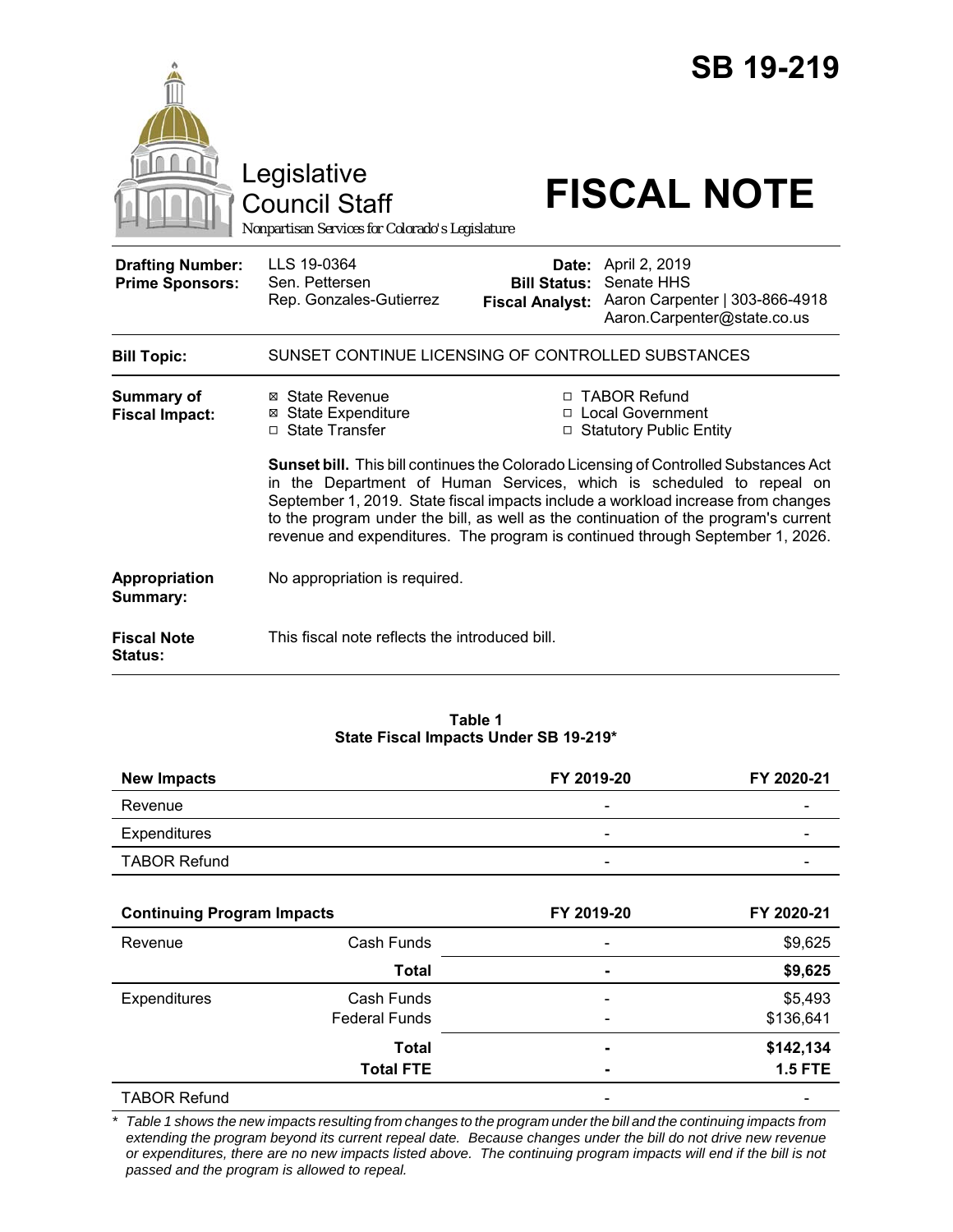April 2, 2019

## **Summary of Legislation**

Under current law, the Colorado Licensing of Controlled Substances Act in the Department of Human Services (DHS) is scheduled to repeal on September 1, 2019. This bill extends the repeal date to September 1, 2026, and implements several recommendations from the sunset report. These changes include:

- requiring the DHS to develop and implement an information technology system by July 1, 2020, to track complaints made against a licensee and any disciplinary actions taken;
- requiring the DHS to develop or procure a secure online central registry by July 1, 2020 to register patients treated in a substance use disorder treatment program; and
- repealing references to research as a regulated activity under the act.

# **Continuing Program Impacts**

Based on the department's FY 2019-20 budget request, the DHS is expected to have revenue of \$9,625 and expenditures of \$142,134 to administer the controlled substance licensing program. If this bill is enacted, current revenue and expenditures will continue for the program starting in FY 2020-21. This continuing revenue is subject to state TABOR limits. If this bill is not enacted, the program will end on September 1, 2020, following a wind-down period, and state revenue and expenditures will decrease starting in FY 2020-21 by the amounts shown in Table 1. The changes to the program that drive additional workload and costs are discussed in the State Expenditure section below.

### **State Expenditures**

Starting in FY 2019-20, this bill increases workload, and potentially costs, in the DHS to develop a complaint tracking system and an online patient registry. Currently, the DHS operates an existing central registry in the Office of Behavioral Health, which can be adapted to track patients registered with a treatment program with minimal additional cost or workload for the agency. In addition, the DHS is currently developing a complaint and disciplinary action tracking system, and no additional appropriations are required to complete this work. Should additional appropriations be required to complete the implementation of either system, it is assumed that the DHS will request funding through the annual budget process.

Lastly, in terms of regulations of substance use treatment researchers, the DHS has not issued any licenses to researchers. Therefore, the removal of th this license type will have no impact on state revenue or expenditures.

### **Effective Date**

The bill takes effect August 2, 2019, if the General Assembly adjourns on May 3, 2019, as scheduled, and no referendum petition is filed.